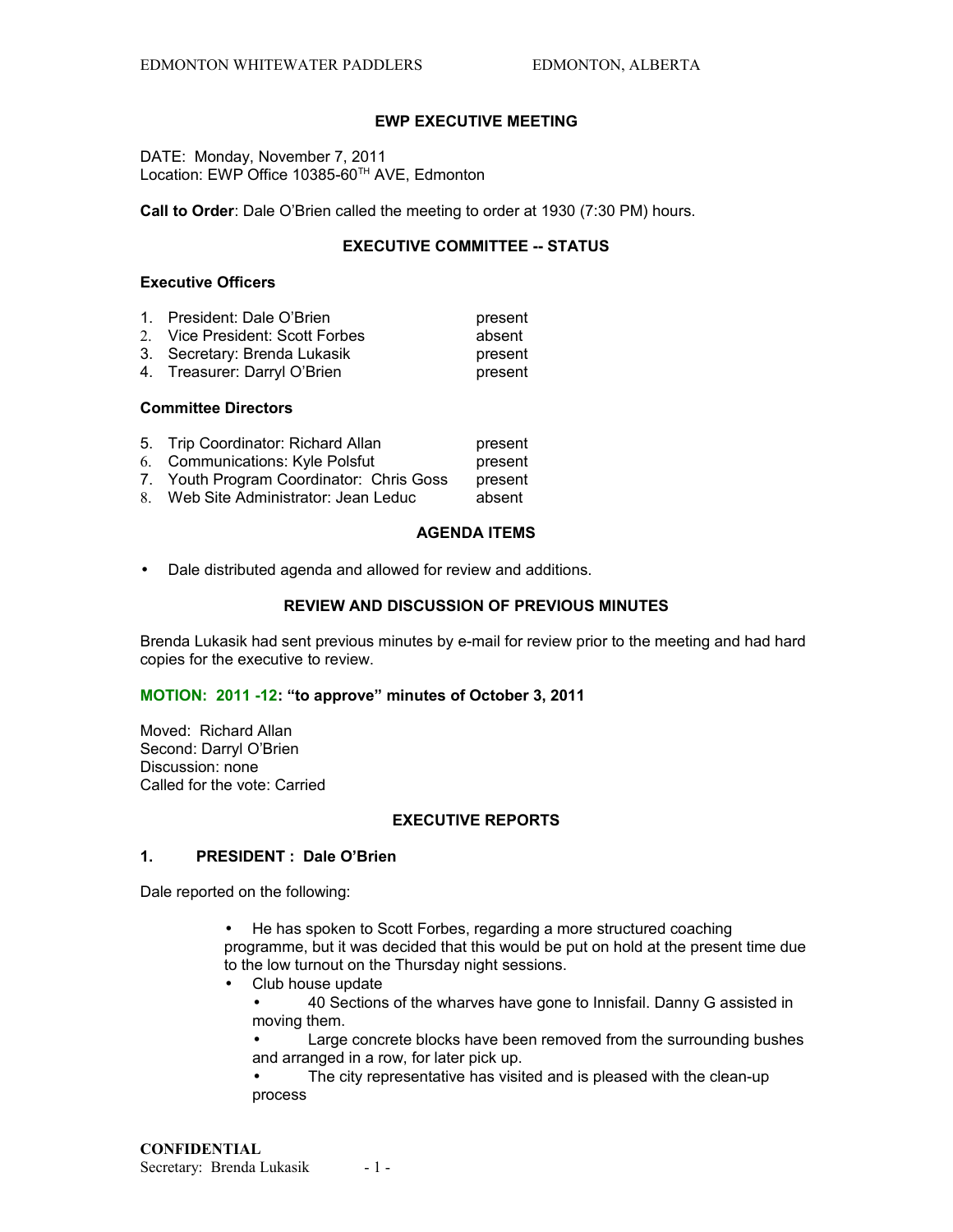• Danny G, from Innisfail, plans to remove more of the wharfs in December

**ACTION ITEM: The City rep is due to come again on Wednesday November 9. It is expected that the lease will be signed. Dale will advise the executive at the next meeting regarding the outcome of this visit.** 

# **2. VICE PRESIDENT – Scott Forbes**

Not in attendance. No report forwarded. It is noted that he has recently become a new father. Congratulations are in order.

### **3. TREASURER – Darryl O'Brien**

Darryl reports:

• As of October 31 Casino Account: \$59411.32

**ACTION ITEM: Darryl will speak with Jean Leduc, who was auditing the financial statements, to see if they are completed. Darryl then will submit the reports.**

### **4. TRIP COORDINATOR – Richard Allan**

No report at this time.

#### **5. COMMUNICATIONS –Kyle Polsfut**

No report at this time.

## **6. YOUTH PROGRAM COORDINATOR: Chris Goss**

Chris reports equipment & boats are coming that will help resolve shortages.

### **7. WEB SITE Administrator– Jean Leduc**

Not in attendance—due to his work schedule.

## **BUSINESS ARRISING FROM MINUTES AND/ OR OLD BUSINESS**

#### **1. Concert Tickets**

Dale reported:

• RPPC concert tickets were advertised on the website. Due to the short notification from the Rundle Park Club, no club members supported the event.

### **2. Pending Competition-- Recreational:**

Dale reported:

- Recreational Tournament is scheduled for November 26. The Lendrum hall has been booked for participants, for free accommodation, if required.
- An ACPA Canoe Polo Referee Course has been scheduled for Friday November 26 p.m. and the exam and practical will be on Saturday November 26, 2011--\$30.00
- Ref course will include: manual, whistle and cards.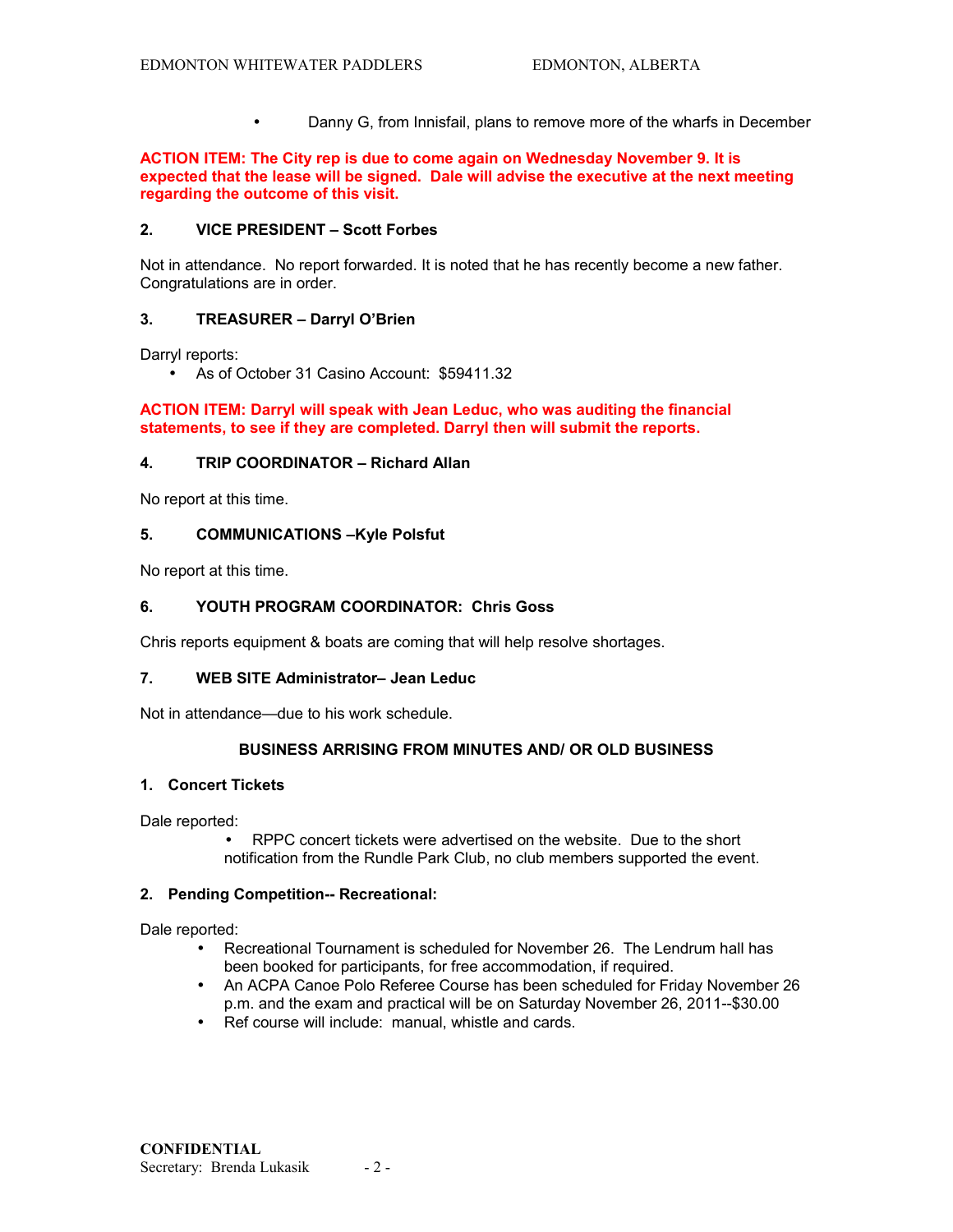### **3. Cup of North:**

Dale reports the following competitions/ events have been scheduled:

- Cup of the North February 11&12, 2012. Kinsmen Centre
- No Youth teams will be registered at this event.
- Lendrum Hall has also been booked for Cup of the North.
- There will need to be discussions prior to discuss fees, teams etc.

### **ACTION ITEM: Dale will ensure a group is formed to discuss items discussed.**

### **NEW BUSINESS**

# **1. Pool Sessions commencing October 6.**

Dale reports:

• Pool sessions began Thursday October 6, 2011. Time 2030-2230 ( 8:30-10:30 pm)

• Very poor turn out by national team members and other senior athletes who were expected to use this time period.

- Club is subsidizing this pool session time.
- May need to consider running a course during this time slot.

# **ACTION ITEM: Dale will assess this time slot utilization and make recommendations**

### 2. **Friday Sessions 2011-2012**

Dale reports:

- Started October 28, 2011.
- Brochures were distributed at various locations and website was been updated

### **3. Pool Changes and Policy**

Dale reminded the executive that the policy for payment is as follows:

"*Advance payment is required for scheduled pool sessions. In the event that advance payment has not been received, then the member will pay a single rate session of \$15.00 per session"*

# **4. Pool Storage for Boats**

Dale reported:

- Boat Storage at Kinsmen may be limited and will need to be monitored as sessions get underway
- Cost first term \$20.00 ( Oct 6 to December 17)
- Cost second term \$20.00

### **ACTION ITEM: Dale and Chris will continue monitor the storage issues now that the sessions have started October 28.**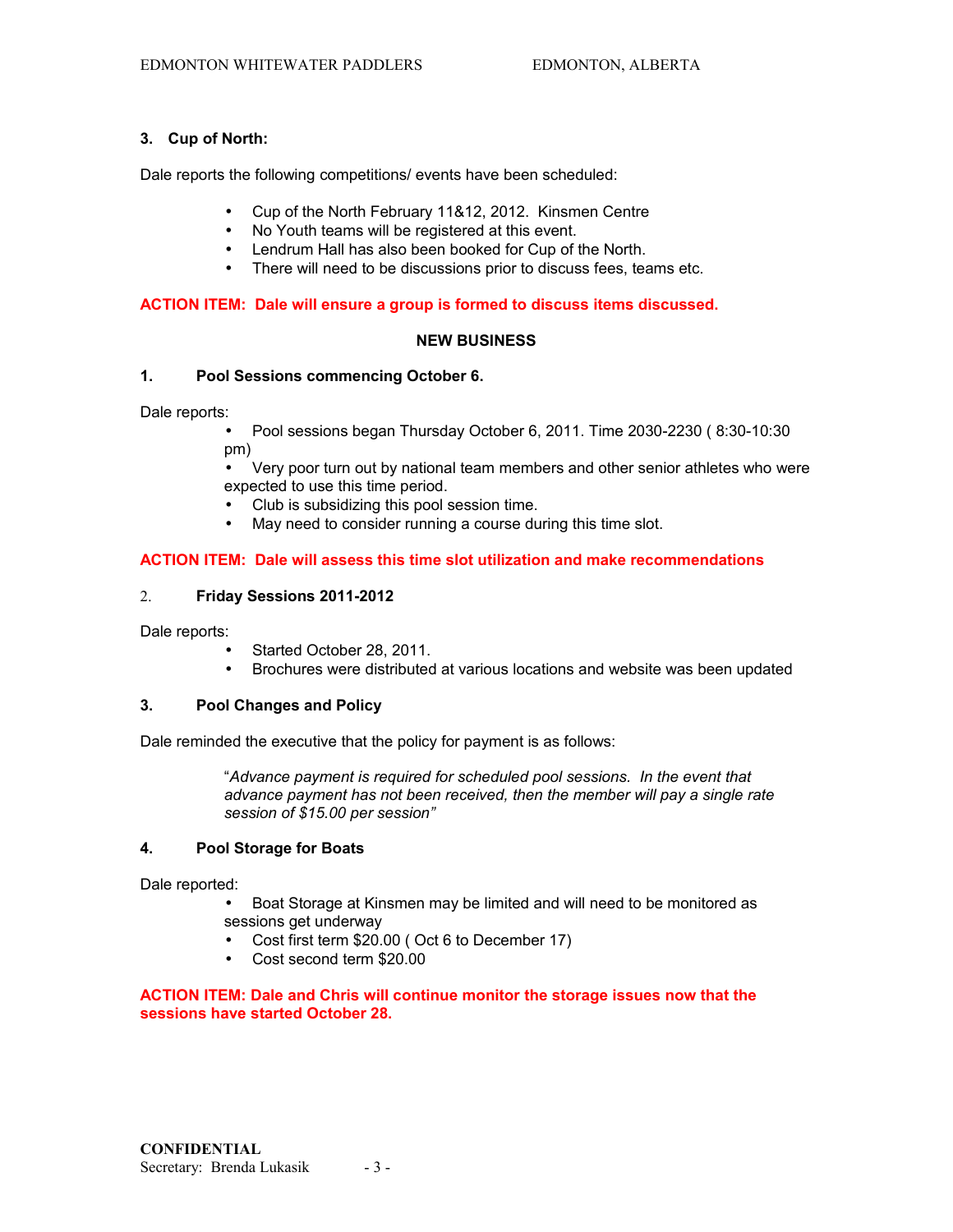## **5. Potential purchase a white water boat**

Dale reports:

• The boat, which was advertised at Mountain Equipment Coop--white water "Fusion Creek Boat, which was on sale for approximately \$500.00 was NOT purchased -- the price had been increased.

#### 6. **Youth equipment**

Chris reports:

• Additional equipment has been discussed and approved at previous meetings.

## **ACTION ITEM: Chris will monitor the progress of the boat order, and follow up on the PFD order.**

# **7. Christmas Party**

Dale reports:

- Christmas Party will be arranged for WEM Waterpark
- It may be Wednesday November 30 or Monday December 5 depending on availability
- Dinner will be prior at Boston Pizza, just north of WEM
- \$5.00 gift exchange for those who wish to participate

# **ACTION ITEM: Dale will confirm the booking and notify Jean so that it may be posted on Website**

#### **8. Membership Renewal**

Dale reports that memberships are now due again for the 2011-2012 seasons. Various methods of payments are available for members, such as: cash, Cheques, PayPal. Membership forms are available on the Website.

# **9. EWP Casino**

Dale reports: that the next upcoming EWP Casinos will be scheduled for Wednesday, April 18 and Thursday, April 19, 2012. The location will be the Palace. Don Patterson has been hired as the EWP advisor.

### 10. **Rundle Park Report**

Chris reported that there are ongoing discussions regarding the storage of boats at the Rundle Park facilities.

**ACTION ITEM: Richard & Kyle will be following up regarding the discussion of a league formation. This will involve discussions to other clubs. This could result in clinics and a playing schedule that would be done at the Rundle Ponds. This would then support the requirement of EWP to continue to store boats at the Rundle Park facility**